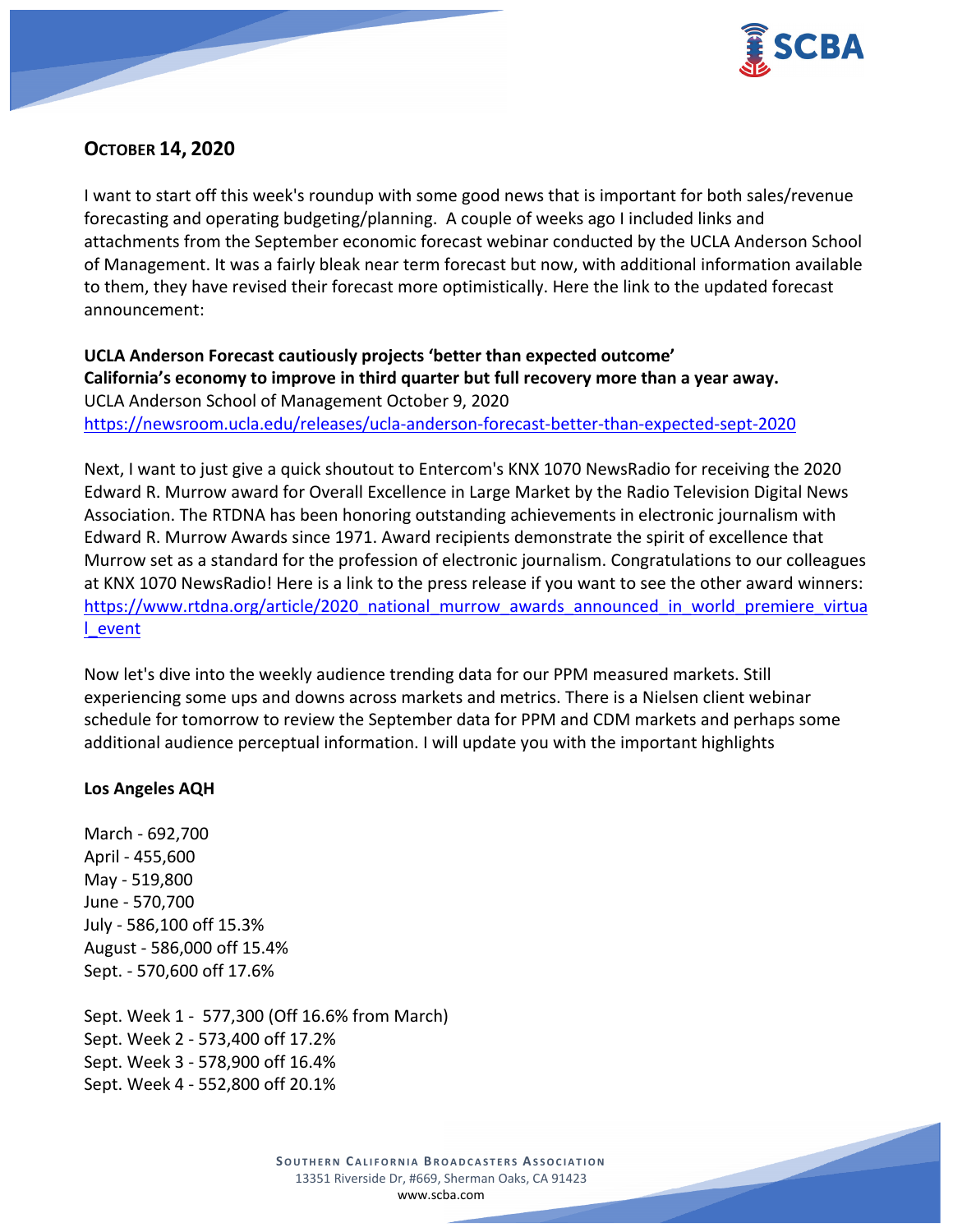

Oct. Week 1 - 563,500 (off 18.6% from March) Oct. Week 2 - 580,000 off 16.2% Oct. Week 3 - 580,000 off 16.2%

#### **Los Angeles Cume**

March - 10,611,300 April - 9,080,100 May - 9,572,200 June - 9,941,100 July - 10,089,600 off 4.9% August - 10,029,800 off 5.4% Sept. - 9,999,500 off 5.7%

Sept. Week 1 - 10,053,100 (Off 5.2% from March) Sept. Week 2 - 9,988,800 off 5.8% Sept. Week 3 - 10,096,100 off 4.9% Sept. Week 4 - 9,859,900 off 7%

Oct. Week 1 - 9,970,700 (Off 6% from March) Oct. Week 2 - 10,074,200 off 5% Oct. Week 3 - 10,155,500 off 4.6%

#### **Riverside/San Bernardino AQH**

March - 128,900 April - 96,200 May - 105,000 June - 115,100 July - 108,600 off 15.7% August - 109,400 off 15.1% Sept. - 102,100 off 20.7%

Sept. Week 1 - 103,500 (Off 19.7% from March) Sept. Week 2- 100,300 off 22% Sept. Week 3 - 109,600 off 15% Sept. Week 4 - 95,000 off 26.2%

Oct. Week 1 - 104,600 (Off 18.8% from March) Oct. Week 2 - 104,600 off 18.8% Oct. Week 3 - 102,200 off 20.7%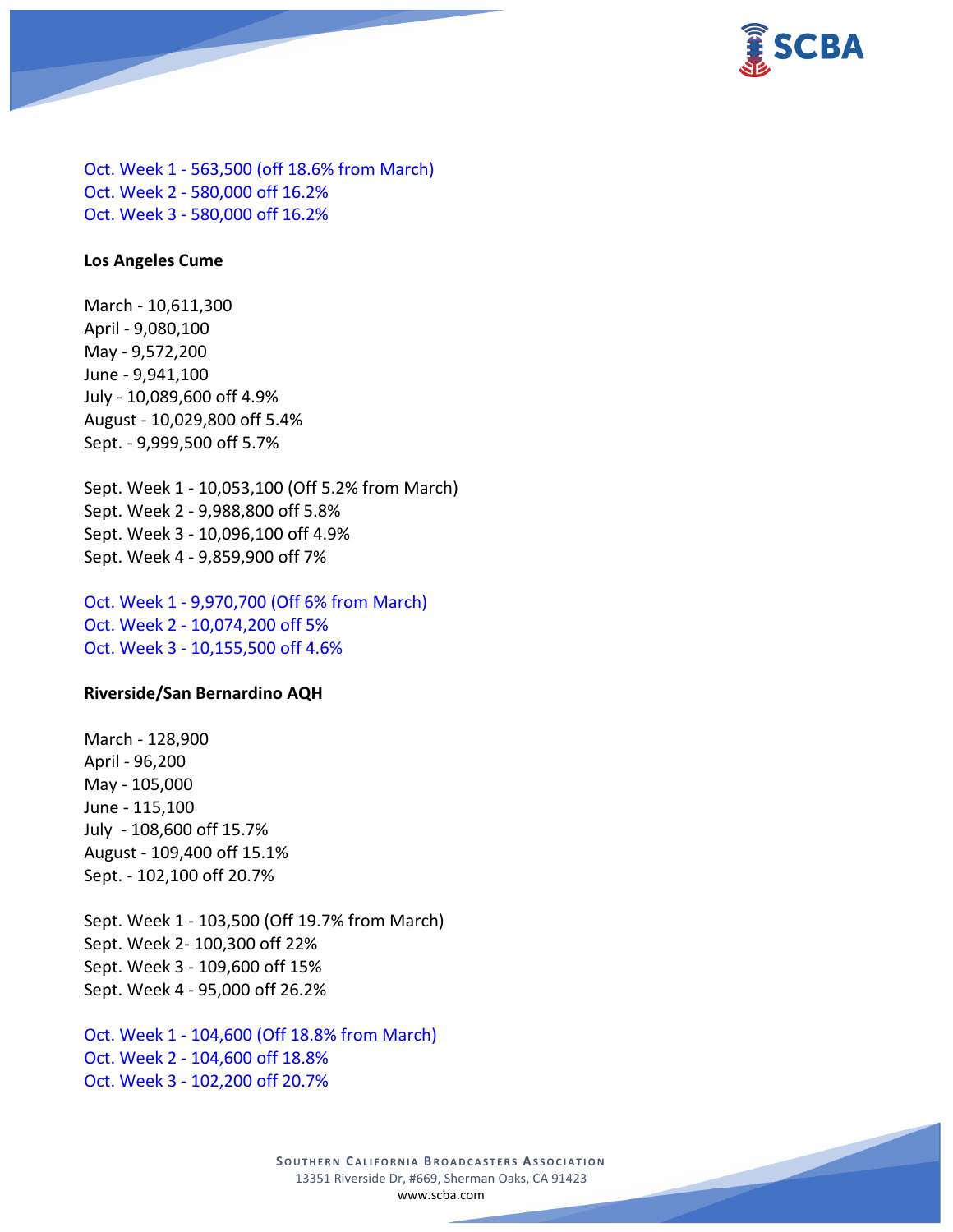

#### **Riverside/San Bernardino Cume**

March - 2,012,400 April - 1,727,400 May - 1,846,500 June - 1,924,800 July - 1,968,100 off 2.2% August - 1,948,500 off 3.1% Sept. - 1,909,800 off 5%

Sept. Week 1 - 1,925,500 (Off 4.3% from March) Sept. Week 2 - 1,944,000 off 3.3% Sept. Week 3 - 1,904,700 off 5.4% Sept. Week 4 - 1,865,000 off 7.3%

Oct. Week 1 - 1,916,000 (Off 4.7% from March) Oct. Week 2 - 1,889,200 off 6.1% Oct. Week 3 - 1,889,900 off 6%

#### **San Diego AQH**

March - 142,700 April - 98,000 May - 109,400 June - 120,100 July - 126,000 August - 128,500 (off 10% from March) Sept. - 125,000 (off 12.4% from March)

Sept. Week 1 - 126,900 (Off 11.1% from March) Sept. Week 2 - 120,900 off 15.3% Sept. Week 3 - 132,000 off 7.5% Sept. Week 4 - 120,100 off 15.8%

Oct. Week 1 - 124,400 (off 12.8% from March) Oct. Week 2 - 121,000 off 15.2% Oct. Week 3 - 118,800 off 16.7%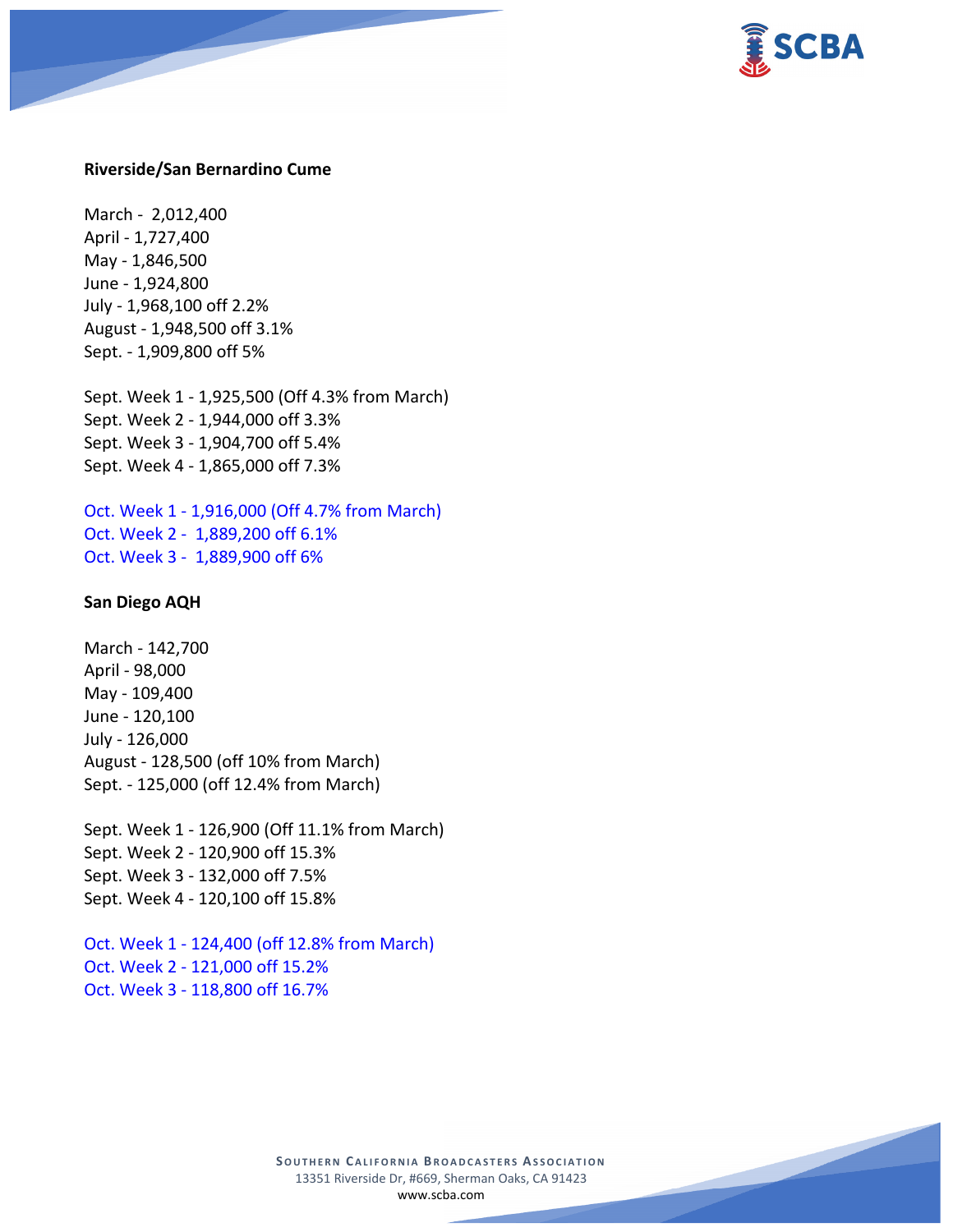

#### **San Diego Cume**

March - 2,549,000 April - 2,133,900 May - 2,303,400 June - 2,408,600 July - 2,438,900 August - 2,418,400 (off 5.1% from March) Sept. - 2,382,700 (off 6.5% from March)

Sept. Week 1 - 2,418,400 (Off 5.1% from March) Sept. Week 2 - 2,329,400 (off 8.6%) Sept. Week 3 - 2,401,900 (off 5.8%) Sept. Week 4 - 2,415,900 (off 5.2%)

Oct. Week 1 - 2,409,400 (Off 5.4% from March) Oct. Week 2 - 2,433,200 (off 4.5%) Oct. Week 3 - 2,403,400 (off 5.7%)

Now we get to the meat and potatoes of this week's curated information feast. There is an extraordinary amount of great information for you to sort through this week, so be sure to review all items to identify those topics of most interest to you and your needs and interests.

## **RESOURCES AND ARTICLES OF INTEREST TO SALES AND ADVERTISERS:**

The first resource to provide you with this week is the Google Link below to Ad Age's listing of the 200 leading National advertisers as well as spending projections by media type.

**ATTACHMENT: Ad [Age Leading National Advertisers 2020 Fact Pact](https://scba.com/ad-age-leading-nat-adv-2020/)**

**10 Early Takeaways From Prime Day 2020** ADWEEK October 14, 2020 [https://www.adweek.com/brand-marketing/10-early-takeaways-from-prime-day-](https://www.adweek.com/brand-marketing/10-early-takeaways-from-prime-day-2020/?utm_content=position_1&utm_source=postup&utm_medium=email&utm_campaign=Retail_201014121603&lyt_id=1385784)[2020/?utm\\_content=position\\_1&utm\\_source=postup&utm\\_medium=email&utm\\_campaign=Retail\\_20](https://www.adweek.com/brand-marketing/10-early-takeaways-from-prime-day-2020/?utm_content=position_1&utm_source=postup&utm_medium=email&utm_campaign=Retail_201014121603&lyt_id=1385784) [1014121603&lyt\\_id=1385784](https://www.adweek.com/brand-marketing/10-early-takeaways-from-prime-day-2020/?utm_content=position_1&utm_source=postup&utm_medium=email&utm_campaign=Retail_201014121603&lyt_id=1385784)

**How Small Businesses Can Conquer E-Commerce for the Holidays** STREETFIGHT October 14, 2020 [https://streetfightmag.com/2020/10/14/how-small-businesses-can-conquer-e-commerce-for-the](https://streetfightmag.com/2020/10/14/how-small-businesses-can-conquer-e-commerce-for-the-holidays/#.X4c23ZNKhuU)[holidays/#.X4c23ZNKhuU](https://streetfightmag.com/2020/10/14/how-small-businesses-can-conquer-e-commerce-for-the-holidays/#.X4c23ZNKhuU)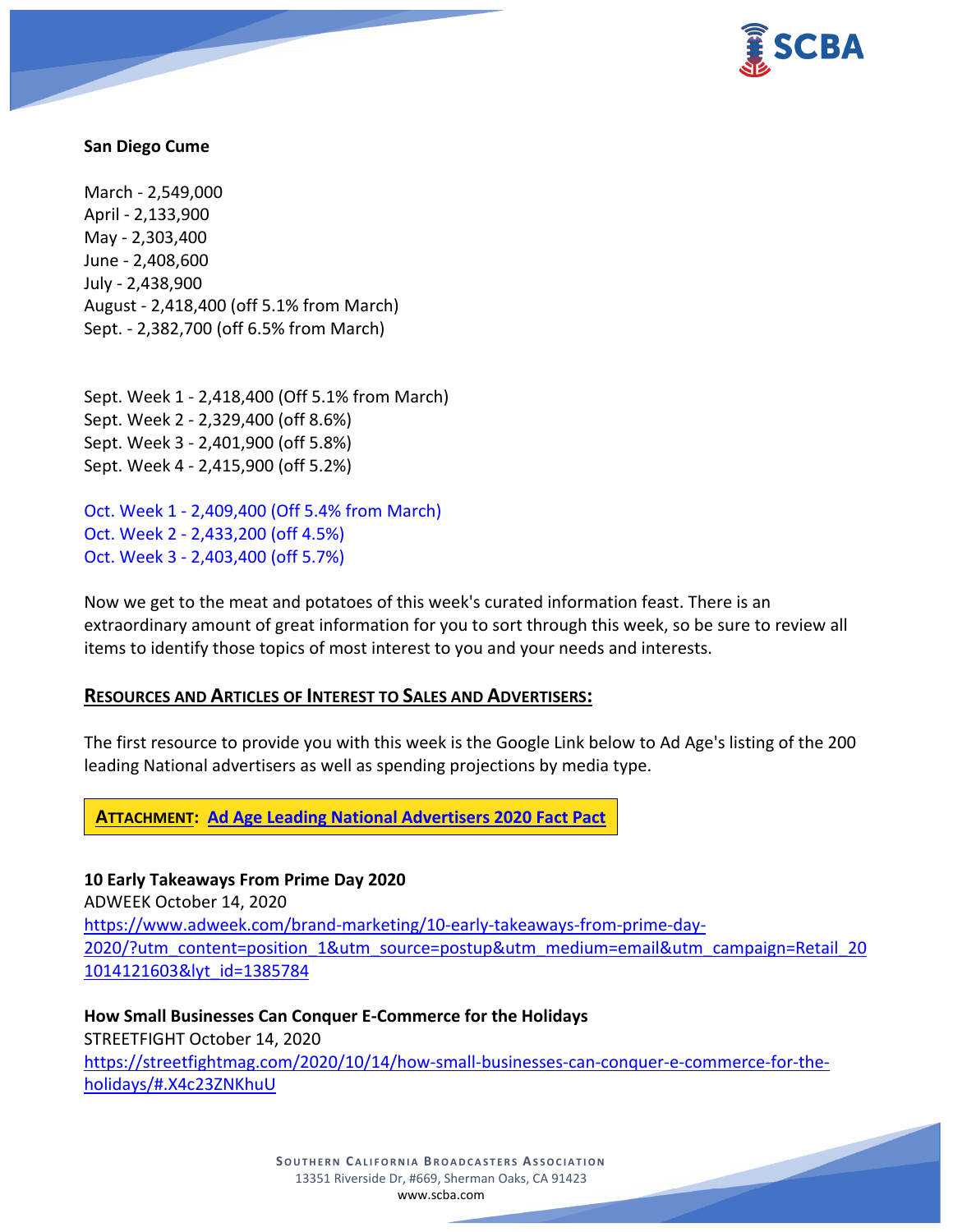

**Measuring The Effectiveness Of Radio Advertising In Connected Cars** Forbes October 13, 2020 [https://www.forbes.com/sites/bradadgate/2020/10/09/measuring-the-effectiveness-of-radio](https://www.forbes.com/sites/bradadgate/2020/10/09/measuring-the-effectiveness-of-radio-advertising-in-connected-cars/#64aa36635fc7)[advertising-in-connected-cars/#64aa36635fc7](https://www.forbes.com/sites/bradadgate/2020/10/09/measuring-the-effectiveness-of-radio-advertising-in-connected-cars/#64aa36635fc7)

## **Auto sales are down in the U.S. but pricing is heading higher**

Seeking Alpha October 14, 2020 [https://seekingalpha.com/news/3622140-auto-sales-are-down-in-u-s-pricing-is-heading](https://seekingalpha.com/news/3622140-auto-sales-are-down-in-u-s-pricing-is-heading-higher?utm_medium=email&utm_source=seeking_alpha&mail_subject=f-auto-sales-are-down-in-the-u-s-but-pricing-is-heading-higher&utm_campaign=rta-stock-news&utm_content=link-1)[higher?utm\\_medium=email&utm\\_source=seeking\\_alpha&mail\\_subject=f-auto-sales-are-down-in-the](https://seekingalpha.com/news/3622140-auto-sales-are-down-in-u-s-pricing-is-heading-higher?utm_medium=email&utm_source=seeking_alpha&mail_subject=f-auto-sales-are-down-in-the-u-s-but-pricing-is-heading-higher&utm_campaign=rta-stock-news&utm_content=link-1)[u-s-but-pricing-is-heading-higher&utm\\_campaign=rta-stock-news&utm\\_content=link-1](https://seekingalpha.com/news/3622140-auto-sales-are-down-in-u-s-pricing-is-heading-higher?utm_medium=email&utm_source=seeking_alpha&mail_subject=f-auto-sales-are-down-in-the-u-s-but-pricing-is-heading-higher&utm_campaign=rta-stock-news&utm_content=link-1)

## **Biden/Harris Ticket Taking Advantage Of Radio's 'Captive Audience.'**

(Note: This article pertains to the Biden/Harris campaign use of radio, but the underlying principles are applicable to all radio advertising, political or any other.) Inside Radio October 13, 2020

[http://www.insideradio.com/free/biden-harris-ticket-taking-advantage-of-radio-s-captive](http://www.insideradio.com/free/biden-harris-ticket-taking-advantage-of-radio-s-captive-audience/article_ac3c5828-0d24-11eb-847e-2bca8b76d235.html)[audience/article\\_ac3c5828-0d24-11eb-847e-2bca8b76d235.html](http://www.insideradio.com/free/biden-harris-ticket-taking-advantage-of-radio-s-captive-audience/article_ac3c5828-0d24-11eb-847e-2bca8b76d235.html)

## **New Data Offers 'Roadmap' For Radio Holiday Ad Sales Strategies.**

Inside Radio October 13, 2020 [http://www.insideradio.com/free/new-data-offers-roadmap-for-radio-holiday-ad-sales](http://www.insideradio.com/free/new-data-offers-roadmap-for-radio-holiday-ad-sales-strategies/article_1bdb607a-0d25-11eb-b6f6-030c39c62dad.html)[strategies/article\\_1bdb607a-0d25-11eb-b6f6-030c39c62dad.html](http://www.insideradio.com/free/new-data-offers-roadmap-for-radio-holiday-ad-sales-strategies/article_1bdb607a-0d25-11eb-b6f6-030c39c62dad.html)

## **Personalized Ads Can Boost Purchase Intent**

Broadcasting + Cable October 13, 2020 <https://www.nexttv.com/news/personalized-ads-can-boost-purchase-intent>

## **Democrats Use Radio to Target Texas Latinos**

(Note: This story, like the one above about the Biden/Harris campaign use of radio, has universal application) Radio Ink October 13, 2020 [https://radioink.com/2020/10/13/democrats-use-radio-to-target-texas](https://radioink.com/2020/10/13/democrats-use-radio-to-target-texas-latinos/?vgo_ee=g4MdIIvetgiR1mkR7kijJ4BI1h38V58Ke8bVrp%2FmcsM%3D)[latinos/?vgo\\_ee=g4MdIIvetgiR1mkR7kijJ4BI1h38V58Ke8bVrp%2FmcsM%3D](https://radioink.com/2020/10/13/democrats-use-radio-to-target-texas-latinos/?vgo_ee=g4MdIIvetgiR1mkR7kijJ4BI1h38V58Ke8bVrp%2FmcsM%3D)

## **EXPLAINED: THE \$400 MILLION IN TV AND RADIO ADS SUPPORTING OR OPPOSING BALLOT INITIATIVES**

Ad Age October 12, 2020 [https://adage.com/article/campaign-trail/explained-400-million-tv-and-radio-ads-supporting-or](https://adage.com/article/campaign-trail/explained-400-million-tv-and-radio-ads-supporting-or-opposing-ballot-initiatives/2287021)[opposing-ballot-initiatives/2287021](https://adage.com/article/campaign-trail/explained-400-million-tv-and-radio-ads-supporting-or-opposing-ballot-initiatives/2287021)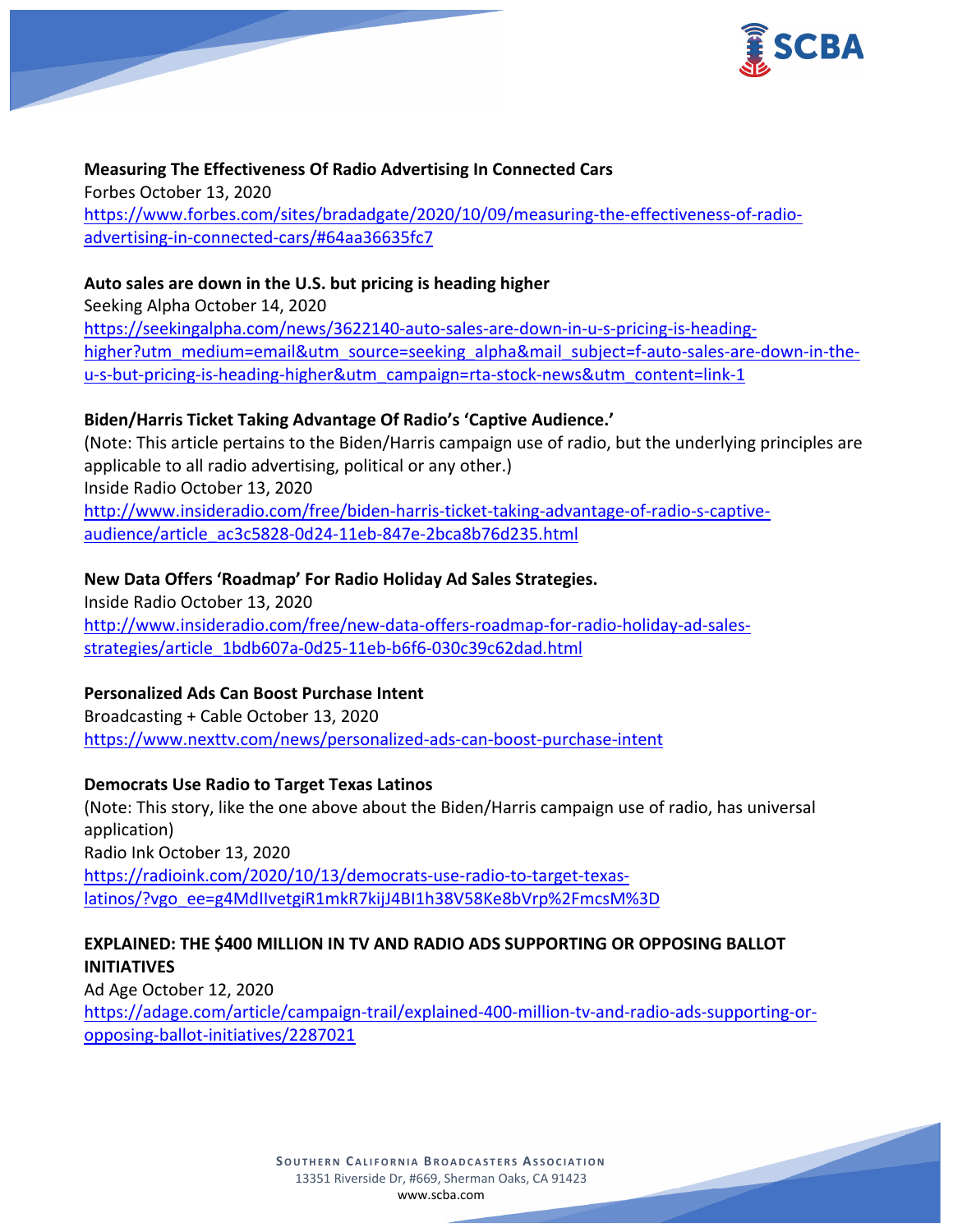

#### **The Home Depot Back on Top**

Radio Ink October 12, 2020 [https://radioink.com/2020/10/12/the-home-depot-back-on](https://radioink.com/2020/10/12/the-home-depot-back-on-top/?vgo_ee=g4MdIIvetgiR1mkR7kijJ4BI1h38V58Ke8bVrp%2FmcsM%3D)[top/?vgo\\_ee=g4MdIIvetgiR1mkR7kijJ4BI1h38V58Ke8bVrp%2FmcsM%3D](https://radioink.com/2020/10/12/the-home-depot-back-on-top/?vgo_ee=g4MdIIvetgiR1mkR7kijJ4BI1h38V58Ke8bVrp%2FmcsM%3D)

## **Seven Critical Questions to 'Gut Check' Your Sales Process**

RBR-TVBR October 12, 202 <https://www.rbr.com/mib-riddle-20201012/>

**eMarketer: Digital Ad Spending Surging For Healthcare, Pharmaceuticals.** (Note: There is money here for radio too) Inside Radio October 12, 2020 [http://www.insideradio.com/free/emarketer-digital-ad-spending-surging-for-healthcare](http://www.insideradio.com/free/emarketer-digital-ad-spending-surging-for-healthcare-pharmaceuticals/article_df961c7e-0c50-11eb-8aae-8b4704d95c9e.html)[pharmaceuticals/article\\_df961c7e-0c50-11eb-8aae-8b4704d95c9e.html](http://www.insideradio.com/free/emarketer-digital-ad-spending-surging-for-healthcare-pharmaceuticals/article_df961c7e-0c50-11eb-8aae-8b4704d95c9e.html)

**Outdated Sales Tactics WILL Hold You Back** SalesFuel October 10, 2020 <https://salesfuel.com/outdated-sales-tactics-will-hold-you-back/>

**How Important is Credibility to the Sales Process?** SalesFuel October 10, 2020 <https://salesfuel.com/how-important-is-credibility-to-the-sales-process/>

**Establishing Sales Credibility in the Post-COVID-19 Era**

SalesFuel October 10, 2020 <https://salesfuel.com/establishing-sales-credibility-in-the-post-covid-19-era/>

**Are we really declining, and what are going to do about it?** Radio Sales Today (RAB) October 9, 2020 <https://www.multibriefs.com/briefs/rab/RadioShow1008202.html>

## **RESOURCES AND ARTICLES OF INTEREST TO MANAGERS FOR PLANNING AND FORECASTING:**

**Creating Your Own Personal SWOT Analysis** Radio Ink (Buzz Knight) October 14, 2020 [https://radioink.com/2020/10/14/creating-your-own-personal-swot](https://radioink.com/2020/10/14/creating-your-own-personal-swot-analysis/?vgo_ee=g4MdIIvetgiR1mkR7kijJ4BI1h38V58Ke8bVrp%2FmcsM%3D)[analysis/?vgo\\_ee=g4MdIIvetgiR1mkR7kijJ4BI1h38V58Ke8bVrp%2FmcsM%3D](https://radioink.com/2020/10/14/creating-your-own-personal-swot-analysis/?vgo_ee=g4MdIIvetgiR1mkR7kijJ4BI1h38V58Ke8bVrp%2FmcsM%3D)

**vMVPDs Replace Traditional TV for Some Viewers But cord-cutting remains rampant** eMarketer October 13, 2020 <https://www.emarketer.com/content/vmvpds-replace-some-traditional-tv-viewers>

> **SOUTHERN CALIFORNIA BROADCASTERS ASSOCIATION** 13351 Riverside Dr, #669, Sherman Oaks, CA 91423 [www.scba.com](http://www.scba.com/)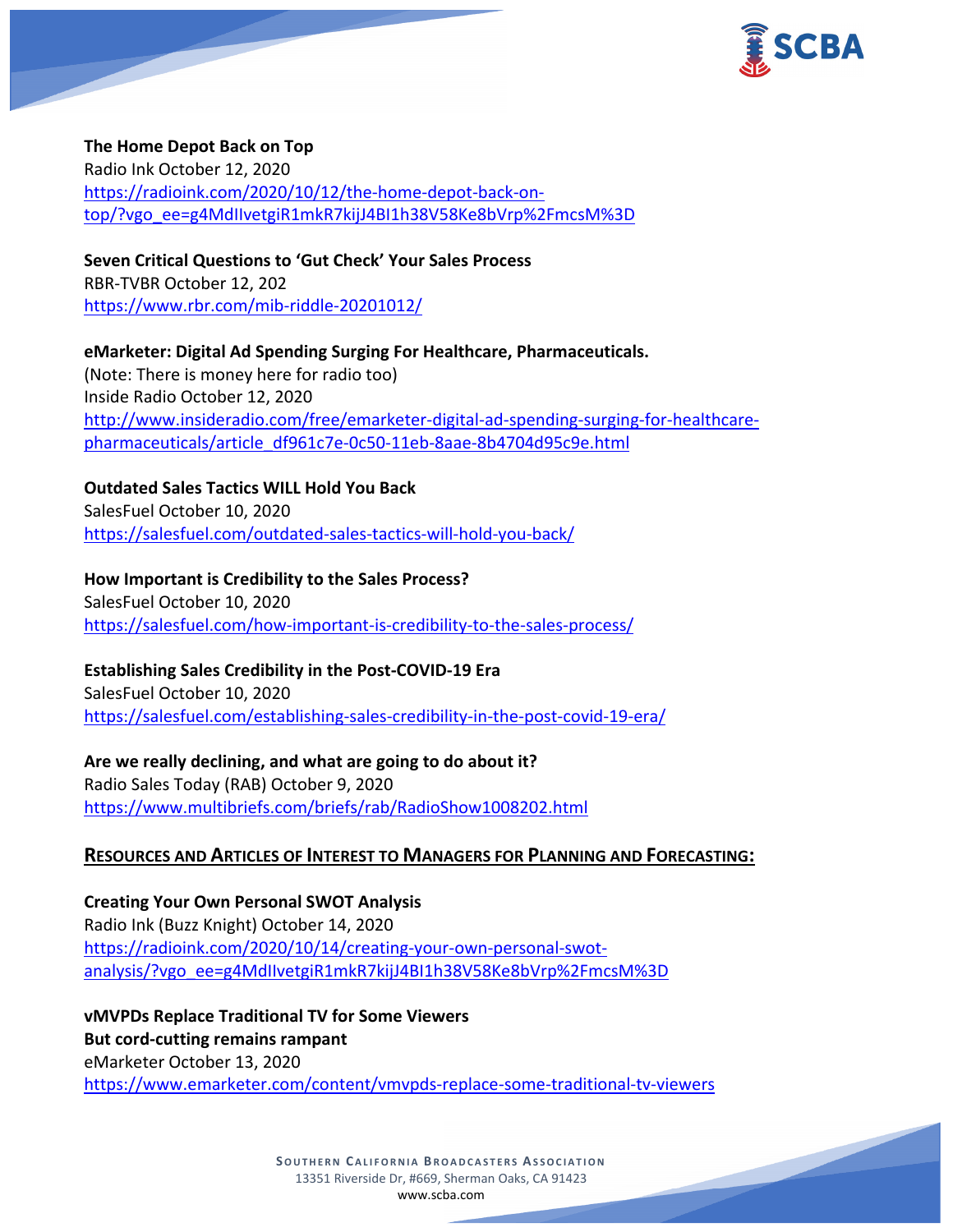

**Edison Research, NPR Release 2020 Spoken Word Audio Report, And Listening Is Quickly Growing** All Access October 13, 2020 [https://www.allaccess.com/net-news/archive/story/200909/edison-research-npr-release-2020](https://www.allaccess.com/net-news/archive/story/200909/edison-research-npr-release-2020-spoken-word-audio?ref=mail_todays_talk) [spoken-word-audio?ref=mail\\_todays\\_talk](https://www.allaccess.com/net-news/archive/story/200909/edison-research-npr-release-2020-spoken-word-audio?ref=mail_todays_talk)

**TV in the "FAST" Lane. Free Ad-Supported Streaming TV Services Bust Open the OTT Ecosystem.** BIA Advisory Services October 13, 2020 [http://blog.biakelsey.com/index.php/2020/10/13/tv-in-the-fast-lane-free-ad-supported-streaming-tv](http://blog.biakelsey.com/index.php/2020/10/13/tv-in-the-fast-lane-free-ad-supported-streaming-tv-services-bust-open-the-ott-ecosystem/)[services-bust-open-the-ott-ecosystem/](http://blog.biakelsey.com/index.php/2020/10/13/tv-in-the-fast-lane-free-ad-supported-streaming-tv-services-bust-open-the-ott-ecosystem/)

**Presidential Candidate Reasonable Access: Here's the Deal!** AllAccess October 13, 2020 [https://www.allaccess.com/fcc-uncensored/archive/32247/presidential-candidate-reasonable-access](https://www.allaccess.com/fcc-uncensored/archive/32247/presidential-candidate-reasonable-access-here-s)[here-s](https://www.allaccess.com/fcc-uncensored/archive/32247/presidential-candidate-reasonable-access-here-s)

## **ePort Processes Record Local Broadcast Ad Buys**

Broadcasting + Cable October 12, 2020 <https://www.nexttv.com/news/eport-processes-record-local-broadcast-ad-buys>

**Disney to Reorganize, Prioritize Streaming In New Leadership Structure**

The Hollywood Reporter October 12, 2020 [https://www.hollywoodreporter.com/news/disney-to-reorganize-prioritize-streaming-in-new](https://www.hollywoodreporter.com/news/disney-to-reorganize-prioritize-streaming-in-new-leadership-structure)[leadership-structure](https://www.hollywoodreporter.com/news/disney-to-reorganize-prioritize-streaming-in-new-leadership-structure)

## **'Remote Work: Strategies and Best Practices' Focus of Webinar**

(Note: This is a free webinar scheduled for tomorrow and requires registration if you are interested in viewing) RBR-TVBR October 13, 2020 <https://www.rbr.com/empirestreaming-webinar/>

**US Ecommerce Growth Jumps to More than 30%, Accelerating Online Shopping Shift by Nearly 2 Years**

**Top 10 etailers will grow market share by 5% this year, with Best Buy and Target both expected to surge more than 100%**

eMarketer October 12, 2020

[https://www.emarketer.com/content/us-ecommerce-growth-jumps-more-than-30-accelerating](https://www.emarketer.com/content/us-ecommerce-growth-jumps-more-than-30-accelerating-online-shopping-shift-by-nearly-2-years?ecid=NL1014)[online-shopping-shift-by-nearly-2-years?ecid=NL1014](https://www.emarketer.com/content/us-ecommerce-growth-jumps-more-than-30-accelerating-online-shopping-shift-by-nearly-2-years?ecid=NL1014)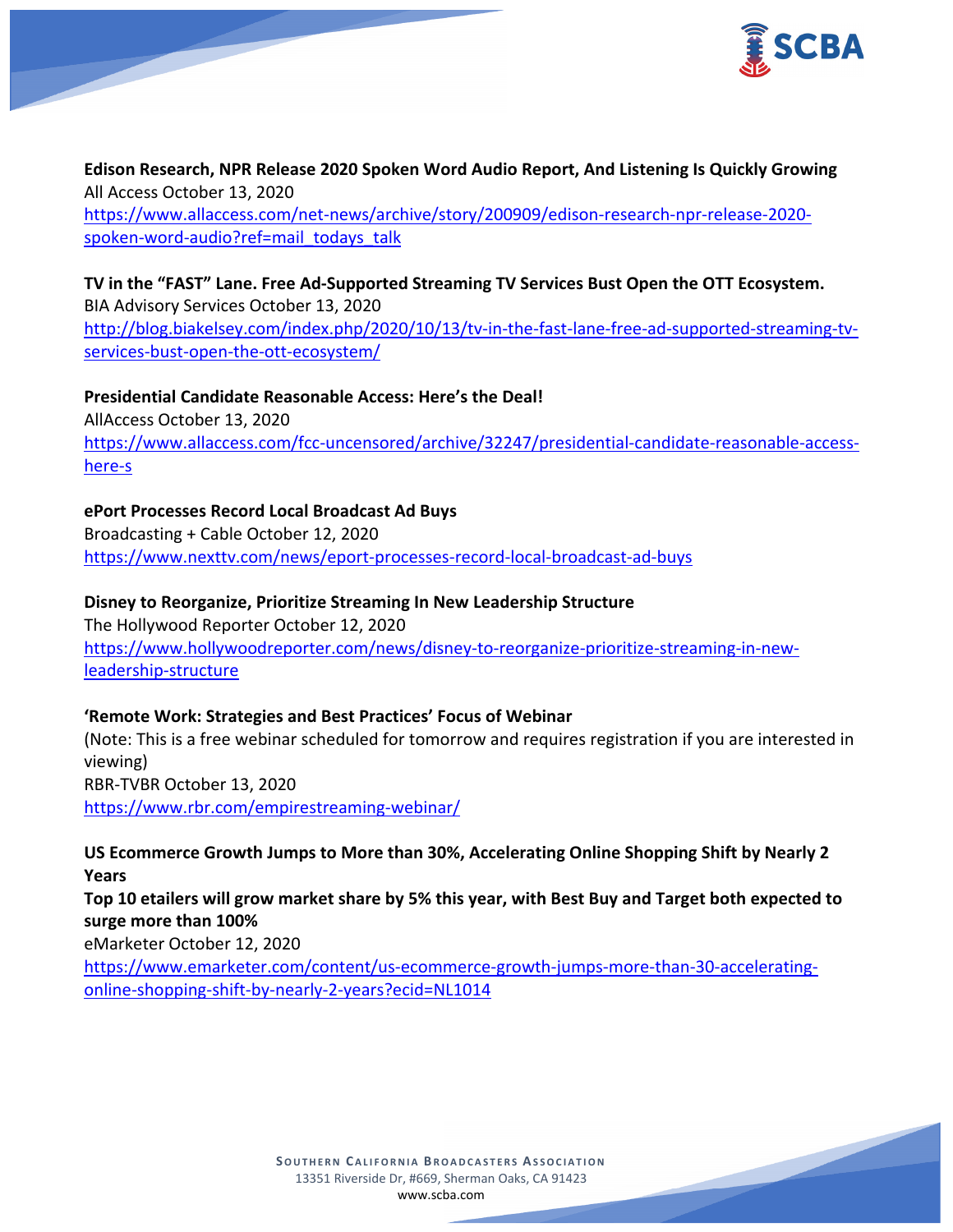

#### **Radio's Opportunity During COVID**

Radio Ink (RAB/Jacobs Media) October 13, 2020 [https://radioink.com/2020/10/13/radios-opportunity-during](https://radioink.com/2020/10/13/radios-opportunity-during-covid/?vgo_ee=g4MdIIvetgiR1mkR7kijJ4BI1h38V58Ke8bVrp%2FmcsM%3D)[covid/?vgo\\_ee=g4MdIIvetgiR1mkR7kijJ4BI1h38V58Ke8bVrp%2FmcsM%3D](https://radioink.com/2020/10/13/radios-opportunity-during-covid/?vgo_ee=g4MdIIvetgiR1mkR7kijJ4BI1h38V58Ke8bVrp%2FmcsM%3D)

## **Register Now For Forecast LIVE 2021**

(Note: This registration to view webinar has a cost of \$595) Radio Ink October 12, 2020 [https://radioink.com/2020/10/12/register-now-for-forecast-live-](https://radioink.com/2020/10/12/register-now-for-forecast-live-2021/?vgo_ee=g4MdIIvetgiR1mkR7kijJ4BI1h38V58Ke8bVrp%2FmcsM%3D)[2021/?vgo\\_ee=g4MdIIvetgiR1mkR7kijJ4BI1h38V58Ke8bVrp%2FmcsM%3D](https://radioink.com/2020/10/12/register-now-for-forecast-live-2021/?vgo_ee=g4MdIIvetgiR1mkR7kijJ4BI1h38V58Ke8bVrp%2FmcsM%3D)

**Marketron Offers New Social media Feature** Radio Ink October 12, 2020 [https://radioink.com/2020/10/12/marketron-offers-new-social-media](https://radioink.com/2020/10/12/marketron-offers-new-social-media-feature/?vgo_ee=g4MdIIvetgiR1mkR7kijJ4BI1h38V58Ke8bVrp%2FmcsM%3D)[feature/?vgo\\_ee=g4MdIIvetgiR1mkR7kijJ4BI1h38V58Ke8bVrp%2FmcsM%3D](https://radioink.com/2020/10/12/marketron-offers-new-social-media-feature/?vgo_ee=g4MdIIvetgiR1mkR7kijJ4BI1h38V58Ke8bVrp%2FmcsM%3D)

# **The Price Point | The Supreme Court Offers Station Groups Hope. The FCC Could Give More**

TVNewsCheck (Hank Price) October 12, 2020 <https://tvnewscheck.com/article/254454/scotus-gives-stations-hope-fcc-could-give-more/>

## **The Holy Grail For Radio: Automotive Attribution**

Jacobs Media Strategies )Fred Jacobs) October 12, 2020 <https://jacobsmedia.com/the-holy-grail-for-radio-automotive-attribution/>

## **'New Shape' Of Radio Listening Raises Programming Strategy Questions.**

Inside Radio October 12, 2020 [http://www.insideradio.com/free/new-shape-of-radio-listening-raises-programming-strategy](http://www.insideradio.com/free/new-shape-of-radio-listening-raises-programming-strategy-questions/article_fc0ed156-0c51-11eb-a9cb-9bb72166195c.html)[questions/article\\_fc0ed156-0c51-11eb-a9cb-9bb72166195c.html](http://www.insideradio.com/free/new-shape-of-radio-listening-raises-programming-strategy-questions/article_fc0ed156-0c51-11eb-a9cb-9bb72166195c.html)

**PwC Forecasts Podcast Ad Revenue Of \$800 Million In 2020; To More Than Double By 2024.** Inside Radio October 9, 2020 [http://www.insideradio.com/podcastnewsdaily/pwc-forecasts-podcast-ad-revenue-of-800-million-in-](http://www.insideradio.com/podcastnewsdaily/pwc-forecasts-podcast-ad-revenue-of-800-million-in-2020-to-more-than-double-by/article_b5a745ee-0a4f-11eb-9be3-2f6ab9a97e5f.html)[2020-to-more-than-double-by/article\\_b5a745ee-0a4f-11eb-9be3-2f6ab9a97e5f.html](http://www.insideradio.com/podcastnewsdaily/pwc-forecasts-podcast-ad-revenue-of-800-million-in-2020-to-more-than-double-by/article_b5a745ee-0a4f-11eb-9be3-2f6ab9a97e5f.html)

## **Wall Street Bullish On Ad Rebound, Especially Digital**

MediaPost October 9, 2020 [https://www.mediapost.com/publications/article/356692/wall-street-bullish-on-ad-rebound](https://www.mediapost.com/publications/article/356692/wall-street-bullish-on-ad-rebound-especially-digi.html)[especially-digi.html](https://www.mediapost.com/publications/article/356692/wall-street-bullish-on-ad-rebound-especially-digi.html)